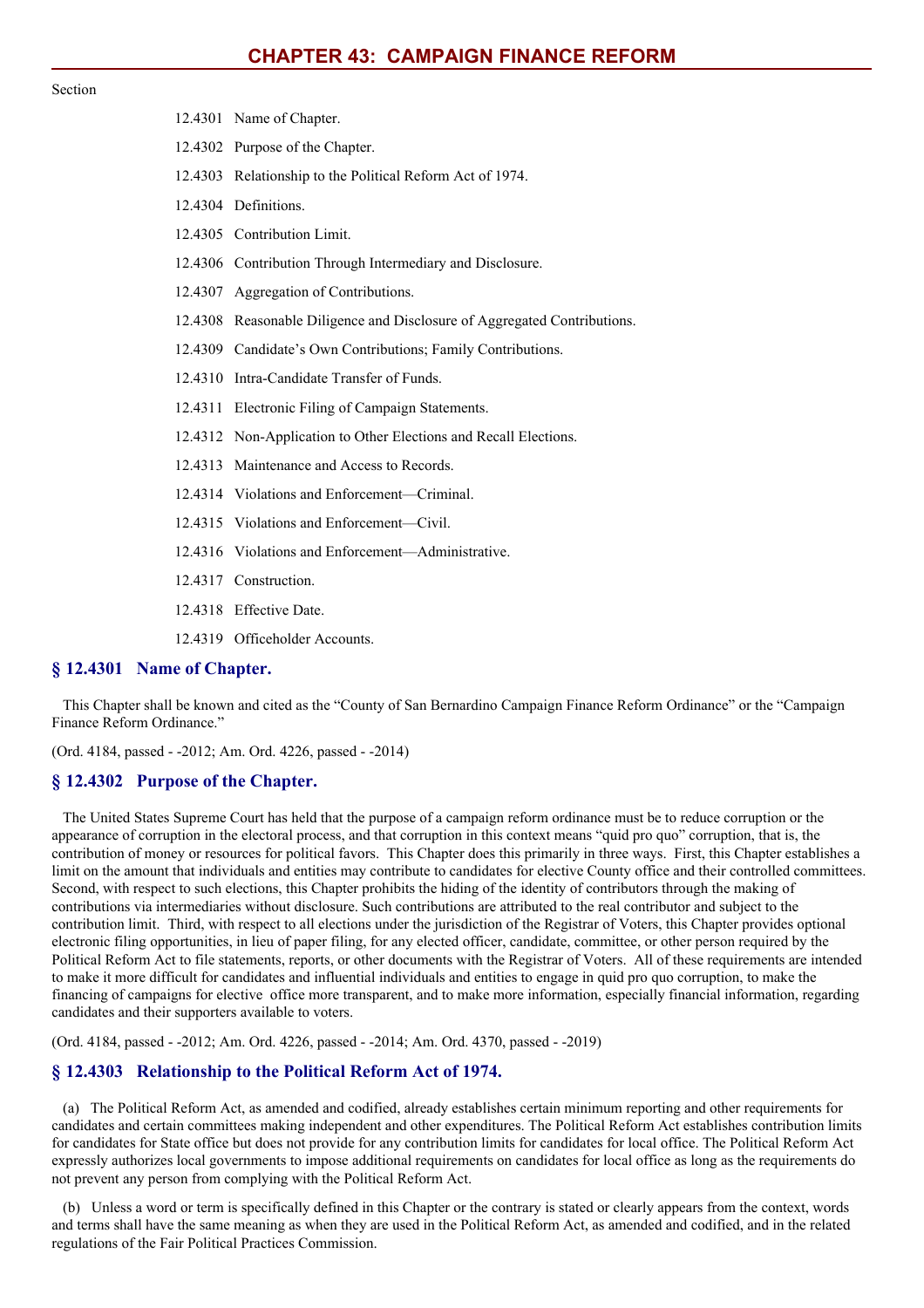(c) If any provision of this Chapter prevents any candidate or person from complying with the Political Reform Act, such provision is preempted by the Political Reform Act to the extent necessary to bring this Chapter into full compliance therewith.

(Ord. 4184, passed - -2012; Am. Ord. 4226, passed - -2014)

# **§ 12.4304 Definitions.**

For the purposes of this Chapter, certain words are defined as follows:

*CANDIDATE.* Any individual who is a candidate for Supervisor, Sheriff, District Attorney, Auditor-Controller/Treasurer/Tax Collector, Assessor, County Superintendent of Schools, or any other elective County office. Such office would include any elected County offices that have been consolidated or later separated. The provisions of Government Code § 82007 shall also apply to such individual.

*COUNTY.* The County of San Bernardino.

*ELECTION.* A primary, general, special, or recall election. Each of these is a separate election for purposes of this Chapter.

*ELECTIVE OFFICER.* An individual who is a Supervisor, Sheriff, District Attorney, Auditor-Controller/Treasurer/Tax Collector, Assessor, County Superintendent of Schools, or holder of any other elective County office.

*ENTITY.* Any person, other than an individual.

*INDIVIDUAL.* A human being.

*OFFICEHOLDER.* An elective officer.

*OFFICEHOLDER ACCOUNT.* The bank account established at a financial institution located in the State of California pursuant to Subdivision (a) of § 12.4319 .

*OFFICEHOLDER CONTROLLED COMMITTEE.* A committee formed pursuant to Subdivision (d) of § 12.4319 .

*OFFICEHOLDER FUNDS.* Money in the officeholder account.

*PERSON*. An individual, proprietorship, firm, partnership, joint venture, syndicate, business trust, company, corporation, limited liability company, association, committee, and any other organization or group of persons acting in concert.

*SPONSORED COMMITTEE.* A committee, other than a controlled committee, which has one or more sponsors.

*SPONSOR.* Any entity that sponsors a committee. A candidate or other individual may not sponsor a committee. An entity sponsors a committee if any of the following applies:

(a) The committee receives 80 percent or more of its contributions from the entity or its members, officers, employees, or shareholders.

(b) The entity collects contributions for the committee by use of payroll deductions or dues from its members, officers, or employees.

(c) The entity, alone or in combination with other organizations, provides all or nearly all of the administrative services for the committee.

(d) The entity, alone or in combination with other organizations, sets the policies for soliciting contributions or making expenditures of committee funds.

(Ord. 4184, passed - -2012; Am. Ord. 4226, passed - -2014; Ord. 4350, passed - -2018)

# **§ 12.4305 Contribution Limit.**

(a) *Limit on Contributions to a Candidate or a Candidate's Controlled Committee*. A person may not make to a candidate or the candidate's controlled committee, and a candidate or the candidate's controlled committee may not accept from a person, any contribution totaling more than the per election amount permitted in Government Code § 85301(a), as adjusted by the Fair Political Practices Commission pursuant to California Code of Regulations title 2, section 18544, effective on January 1, 2013, and on January 1 of each odd-numbered year thereafter. Each primary, general, special, and recall election is a separate election for purposes of this Chapter.

(b) *Post-Election Fundraising Restrictions*. A contribution for an election may be accepted by a candidate after the date of the election only to the extent that the contribution does not exceed net debts outstanding from the election, and the contribution does not otherwise exceed the applicable contribution limit for that election. Notwithstanding any other provision of County Code § 12.4305, if a candidate or the candidate's controlled committee had net debts resulting from an election held prior to January 1, 2013, contributions to that candidate or committee for that election are not subject to the limits of Subdivision 12.4305(a).

(c) *Contributions Received for Primary and General Elections.* A candidate may raise contributions for a general election prior to the primary election, and for a special general election prior to a special primary election, for the same elective office if the candidate sets aside these contributions and uses these contributions for the general election or special general election. If the candidate is elected to office in a primary election or special primary election and will not appear on the ballot in the ensuing general election or special general election, is defeated in the primary election or special primary election, or otherwise withdraws from the general election or special general election, the general election or special general election funds shall be refunded to the contributors on a pro rata basis less any expenses associated with the raising and administration of general election or special general election contributions. Notwithstanding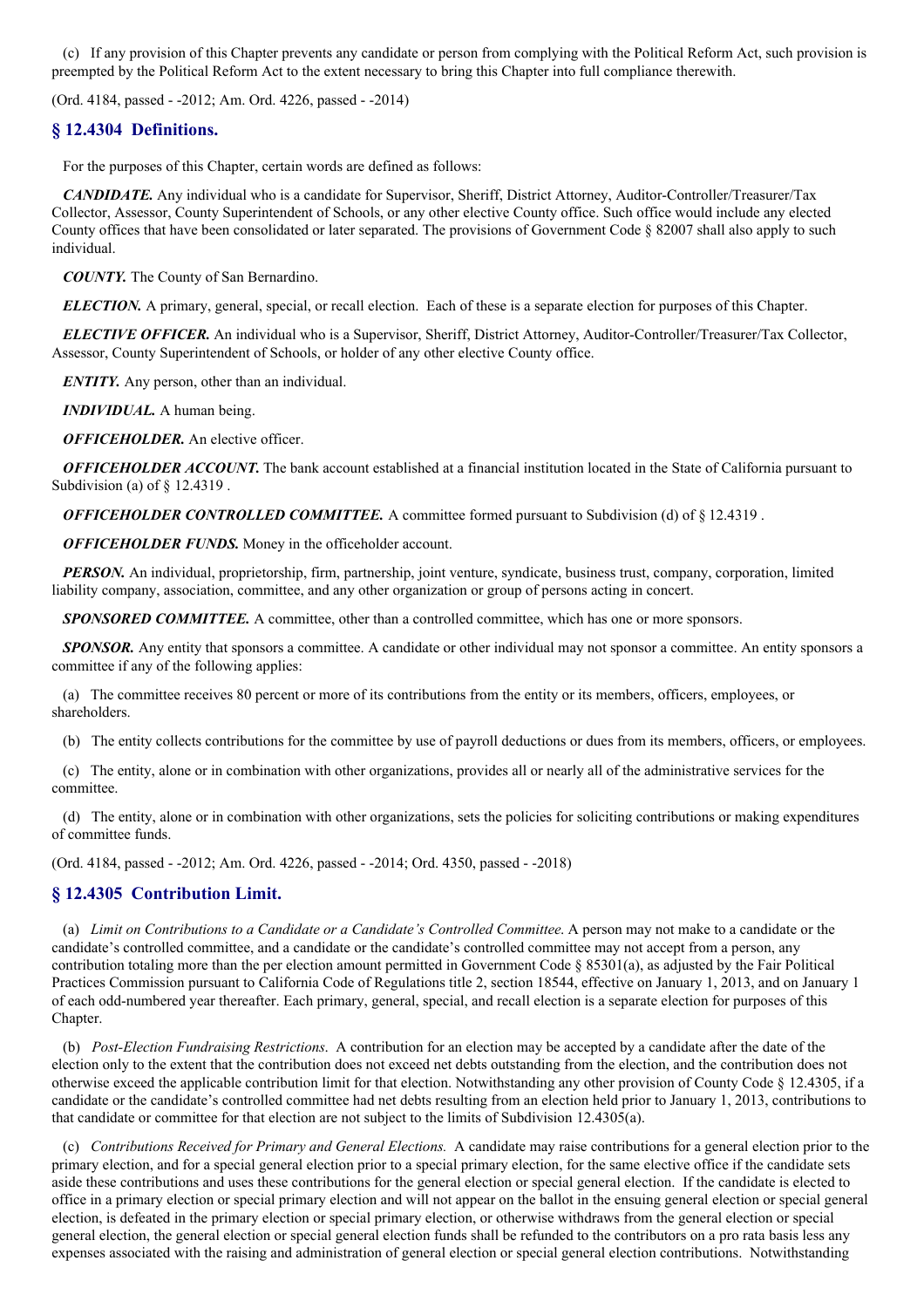Government Code § 85201, candidates may establish separate campaign contribution accounts for the primary and general elections or special primary and special general elections.

(d) *Separate Controlled Committee for Each Campaign Account.* A candidate who is required to file a statement of organization for a controlled committee pursuant to Government Code § 84101 shall establish a separate controlled committee and campaign bank account for each specific term of elective office identified in statements filed by the candidate pursuant to Government Code § 85200. A controlled committee and campaign bank account established for a specific term of elective office may not be redesignated as a controlled committee and campaign account for a future election, even if the future election is for the same elective office.

#### (e) *Return of Contribution in Excess of Limits*.

(1) Contributions which either in the aggregate or on their face exceed the contribution limits of  $\S$  12.4305(a) shall be deemed not to have been accepted within the meaning of that provision, if returned pursuant to § 12.4305(e).

(2) A monetary contribution shall be returned prior to deposit or negotiation, within 14 days of receipt.

(3) A non-monetary contribution shall be returned by returning to the contributor, within the deadline specified in Subdivision (2), any of the following: the non-monetary contribution; its monetary equivalent; the monetary amount by which the value of the nonmonetary contribution exceeds the contribution limits of § 12.4305(a).

(4) Subdivision (e) shall not be construed to authorize the making or solicitation of any contribution in excess of the contribution limits of § 12.4305(a).

(Ord. 4184, passed - -2012; Am. Ord. 4226, passed - -2014)

## **§ 12.4306 Contribution Through Intermediary and Disclosure.**

With respect to contributions earmarked for a candidate or contributions made to a candidate through a person acting on behalf of another or acting as the intermediary or agent of another, the contributors, intermediaries, agents, committees, and recipients of such contributions shall comply with all disclosure, reporting, and other requirements of Government Code §§ 84302 and 85704.

(Ord. 4184, passed - -2012; Am. Ord. 4226, passed - -2014; Am. Ord. 4336, passed - -2017)

## **§ 12.4307 Aggregation of Contributions.**

(a) For purposes of the contribution limit and reporting requirements of this Chapter, the contributions from certain combinations of individuals and entities must be added together to determine the total amount that will be treated as made by, and received from, a single contributor. Such aggregated amount shall not exceed the contribution limit established under § 12.4305.

(b) *Contributions of an Entity Treated as Contributions of an Individual.*

(1) The contributions of an entity whose contributions are directed and controlled by an individual shall also be treated as the contributions of the individual.

(2) The contributions of an entity whose contributions are directed and controlled by two or more individuals shall also be treated as the contributions, on a pro rata basis, of the individuals.

(3) The contributions of an entity that is majority-owned by an individual shall also be treated as the contributions of the individual, unless the entity acts independently in its decision to make the contributions.

(c) *Contributions of an Entity Treated as Contributions of Another Entity.*

(1) The contributions of an entity whose contributions are directed and controlled by an individual shall also be treated as the contributions of any other entity whose contributions are directed and controlled by the same individual.

(2) The contributions of an entity whose contributions are directed and controlled by a majority of persons shall also be treated as the contributions of all other entities whose contributions are directed and controlled by the same majority of persons.

(3) The contributions of an entity that is majority-owned by a person shall also be treated as the contributions of all other entities majority owned by the same person, unless the entity acts independently in its decision to make the contributions.

(Ord. 4184, passed - -2012; Am. Ord. 4226, passed - -2014)

## **§ 12.4308 Reasonable Diligence and Disclosure of Aggregated Contributions.**

(a) Candidates, their controlled committees and treasurers, and any person must exercise reasonable diligence to determine whether a particular contribution must be aggregated with another contribution by operation of any provision of this Chapter or law.

(b) Any person who makes a contribution that is subject to aggregation by operation of any provision of this Chapter or law shall, at the time of making the contribution, disclose in writing to the candidate or the candidate's controlled committee the existence of all other contributions that must be aggregated with such contribution. This requirement does not relieve the candidate and the candidate's controlled committee and treasurer of the obligations under § 12.4308(a) or law.

(Ord. 4184, passed - -2012; Am. Ord. 4226, passed - -2014)

## **§ 12.4309 Candidate's Own Contributions; Family Contributions.**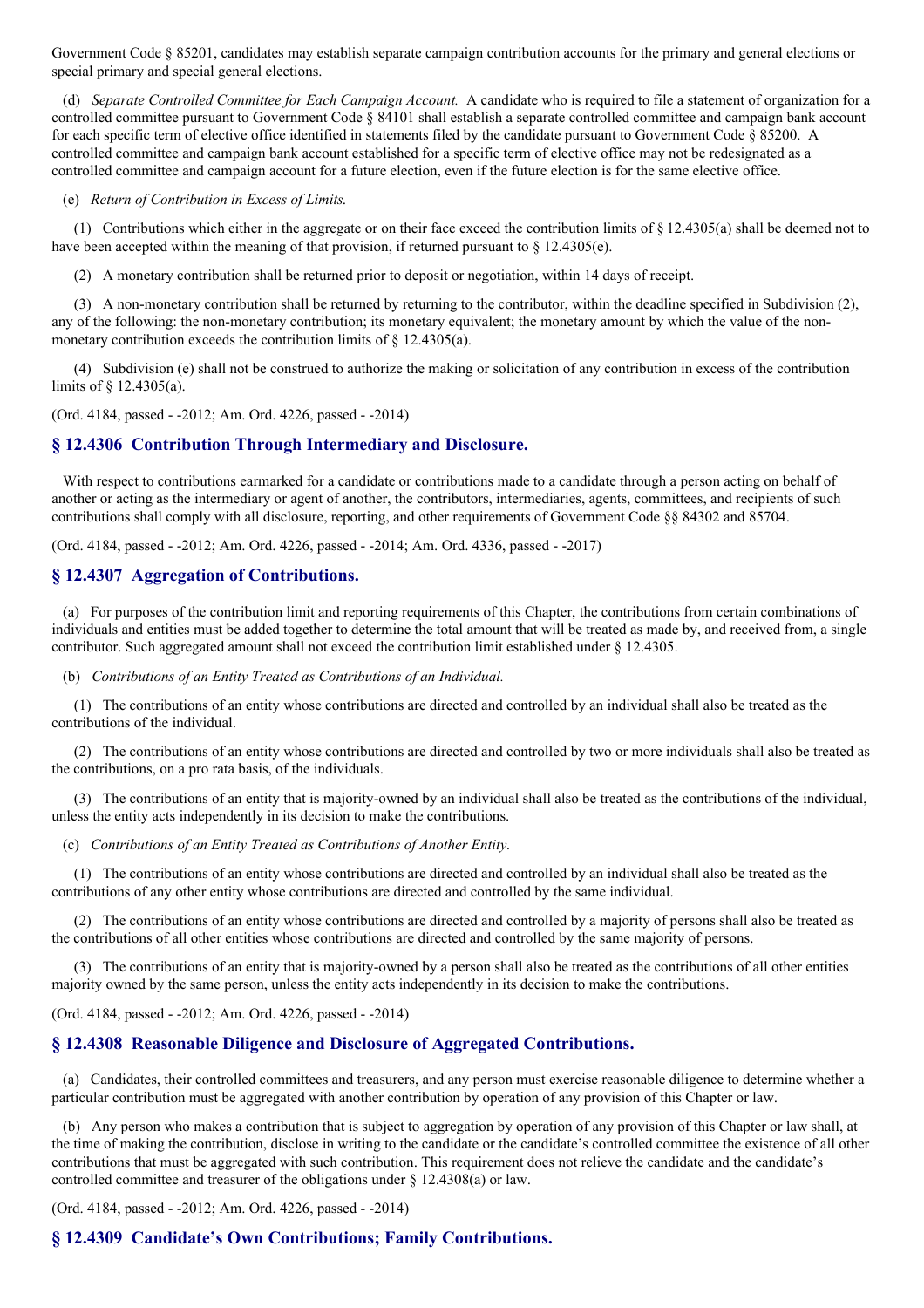(a) *Contribution of Candidate's Own Funds.* The provisions of § 12.4305 do not apply to a candidate's contributions of his or her personal funds or community property to his or her campaign.

(b) *Contribution of Spouses or Domestic Partners*. For purposes of this Chapter, a single contribution made by both spouses or by both registered domestic partners shall not be aggregated but shall be divided equally between both spouses or between both domestic partners.

(c) *Contribution of Minor.* A contribution made by a child less than 18 years of age is presumed to be a contribution from the parent or guardian of the child. For contribution tracking purposes, if the parents or guardians of the child are married or have joint legal custody of child, the contribution shall be divided equally between them. If one parent or guardian has primary or sole legal custody of the child, then the contribution shall be attributed to that parent or guardian. The committee or candidate accepting a contribution from a child under the age of 18 shall obtain the information concerning parental or guardian attribution.

(Ord. 4184, passed - -2012; Am. Ord. 4226, passed - -2014)

## **§ 12.4310 Intra-Candidate Transfer of Funds.**

(a) A candidate may transfer campaign funds from one controlled committee to a controlled committee for County office of the same candidate. Contributions transferred shall be attributed to specific contributors using a "last in, first out" or "first in, first out" accounting method, and these attributed contributions when aggregated with all other contributions from the same contributor may not exceed the limits set forth in § 12.4305.

(b) Notwithstanding § 12.4310(a), a candidate for County office may carry over contributions raised in connection with one election to County office to pay campaign expenditures incurred in connection with a subsequent election for the same County office.

(Ord. 4184, passed - -2012; Am. Ord. 4226, passed - -2014)

## **§ 12.4311 Electronic Filing of Campaign Statements.**

(a) This Section applies to any elected officer, candidate, committee, or other person required by the Political Reform Act to file statements, reports, or other documents with the Registrar of Voters. This Section is not limited to filings pertaining to elective County office.

(b) Any elected officer, candidate, committee, or other person required by the Political Reform Act to file statements, reports, or other documents required by Chapter 4 (commencing with § 84100) of the Government Code, has the option to file those statements, reports, or other documents online or electronically with the Registrar of Voters.

(c) In any instance in which the original statement, report, or other document is required to be filed with the Secretary of State and a copy of that statement, report, or other document is required to be filed with the Registrar of Voters, the copy may, but is not required to be, filed online or electronically.

(d) Any statement, report, or other document filed online or electronically pursuant to this Section is not be required to be filed with the Registrar of Voters in paper format.

(e) The Registrar of Voters shall cause to be placed on the County's web site a copy of each statement, report, or other document within one working day of the statement, report, or other document being filed with the Registrar of Voters.

(f) The County shall comply with all applicable provisions of Government Code § 84615.

(Ord. 4184, passed - -2012; Am. Ord. 4226, passed - -2014; Am. Ord. 4370, passed - -2019)

#### **§ 12.4312 Non-Application to Other Elections and Recall Elections.**

(a) *Non-County Election*. In the event a candidate also runs for election for a State, Federal, city, special district, or other non-County office, the provisions of this Chapter do not apply to the candidate's campaign for such other office nor to any committee established solely for the purpose of running for such other office.

(b) *Recall Election.* The contribution limit of this Chapter shall not apply to recall elections but all other provisions of this Chapter shall apply to recall elections.

(Ord. 4184, passed - -2012; Am. Ord. 4226, passed - -2014)

### **§ 12.4313 Maintenance and Access to Records.**

(a) *Maintenance of Records.* Candidates and their controlled committees shall maintain, for the period of time required in Government Code § 84104, such detailed accounts, records, bills, receipts, and other documentation necessary to prepare campaign statements and to comply with the provisions of this Chapter.

(b) *Disclosure of Records*. Candidates and their controlled committees shall deliver to the Registrar of Voters and any public entity or official having authority to implement or enforce this Chapter, upon demand, the documentation and information described in Subdivision (a) and any other information and documentation sufficient to allow the determination of whether any provision of this Chapter has been violated.

(c) *Authorization to Access Records*. Candidates and their controlled committees shall deliver to the Registrar of Voters and any public entity or official having authority to implement or enforce this Chapter, upon demand, a written authorization permitting such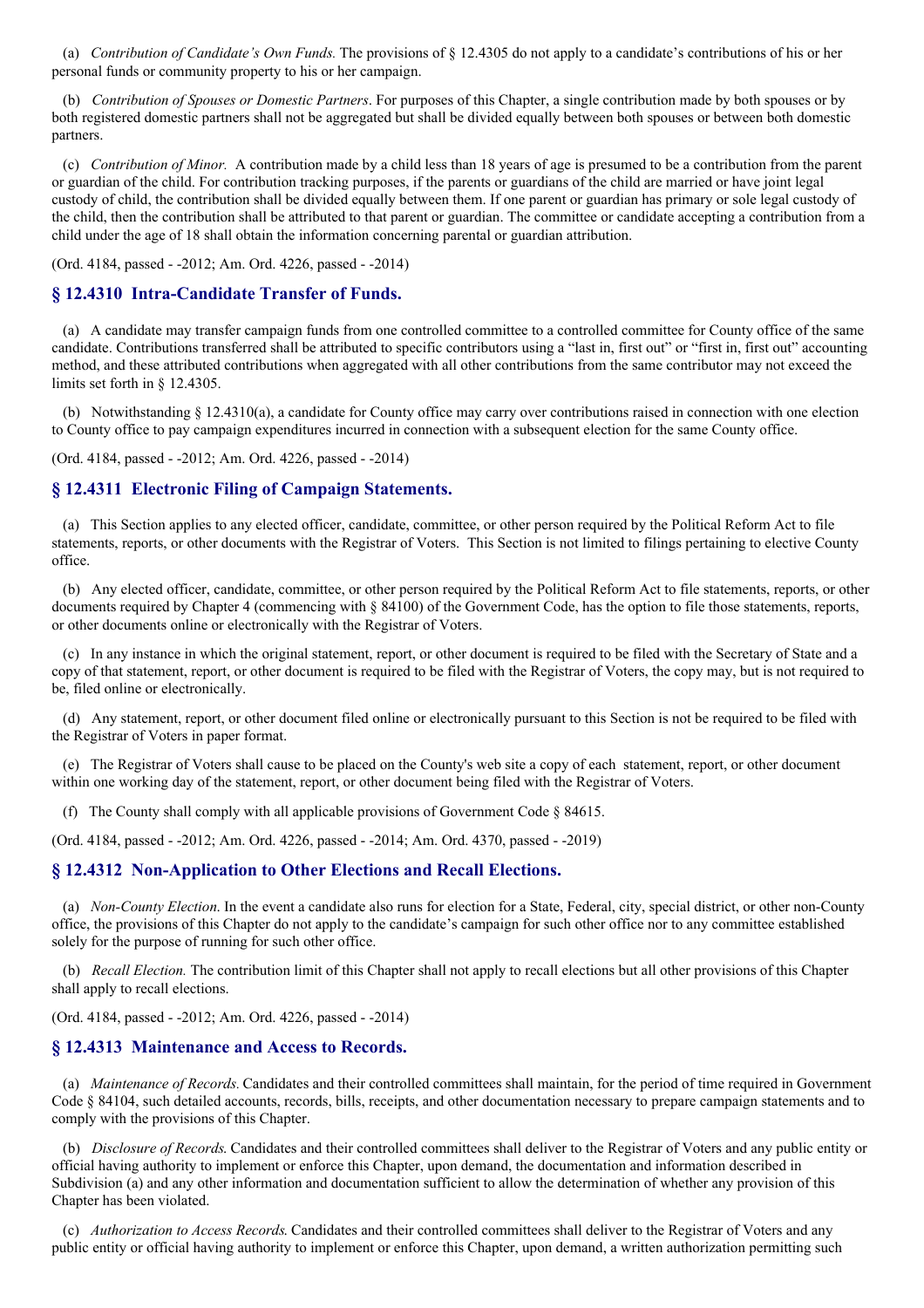entity or official to have access to all documentation and information pertaining to the campaign contribution checking account.

(Ord. 4184, passed - -2012; Am. Ord. 4226, passed - -2014)

### **§ 12.4314 Violations and Enforcement—Criminal.**

(a) Any person who knowingly or willfully violates any provision of this Chapter, who purposely causes any other person to violate any provision of this Chapter, or who aids and abets any other person in the violation of any provision of this Chapter, is guilty of a misdemeanor.

(b) In addition to any other penalties provided by this Chapter or the County Code or law, a fine of up to the three times the amount the person failed to report properly or unlawfully contributed, expended, gave, or received, or \$10,000.00, whichever is greater, may be imposed upon conviction for each violation.

(c) A plea of nolo contendere shall be deemed a conviction for purposes of this Section.

(Ord. 4184, passed - -2012; Am. Ord. 4226, passed - -2014)

## **§ 12.4315 Violations and Enforcement—Civil.**

(a) Any person who violates any provision of this Chapter, who purposely causes any other person to violate any provision of this Chapter, or who aids and abets any other person in the violation of any provision of this Chapter, shall be subject to, in addition to any other penalties provided by this Chapter or the County Code or law, a civil penalty of up to three times the amount the person failed to report properly or unlawfully contributed, expended, gave, or received, or \$1,000.00, whichever is greater. Civil remedies also include injunctive or other equitable or declaratory relief.

(b) If two or more persons are responsible for any violation of any provision of this Chapter, then they shall be jointly and severally liable.

(c) The civil prosecutor is primarily responsible for enforcement of the civil penalties and remedies of this Chapter. The civil prosecutor shall be the Fair Political Practices Commission.

(d) Any person residing within the jurisdiction of the election may bring a civil action under this Section. Before filing such action, such person must first file with the civil prosecutor a written request for the civil prosecutor to commence the action, subject to procedures that comport with the procedures set forth in Government Code § 91007.

(e) No civil action may be filed with regard to a person for any violation of this Chapter after an administrative order pursuant to § 12.4316 has been issued against such person for the same violation.

(Ord. 4184, passed - -2012; Am. Ord. 4226, passed - -2014)

### **§ 12.4316 Violations and Enforcement—Administrative.**

(a) Any person who, pursuant to an appropriate administrative action, is determined to have violated any provision of this Chapter, purposely caused any other person to violate any provision of this Chapter, or aided and abetted any other person in the violation of any provision of this Chapter, shall be subject to an administrative order requiring that the person to do all or any of the following:

- (1) Cease and desist violation of this Chapter;
- (2) File any reports, statements, or other documents or information required by this Chapter;
- (3) Pay a monetary penalty of up to \$5,000.00 per violation;

(b) If two or more persons are responsible for any violation of any provision of this Chapter, then they shall be jointly and severally liable.

(c) No administrative action brought alleging a violation of any provision of this Chapter shall be commenced more than five years after the date on which the violation occurred.

(Ord. 4184, passed - -2012; Am. Ord. 4226, passed - -2014)

## **§ 12.4317 Construction.**

This Chapter shall be liberally construed to accomplish its purposes.

(Ord. 4184, passed - -2012; Am. Ord. 4226, passed - -2014)

## **§ 12.4318 Effective Date.**

The Campaign Finance Reform Ordinance shall be effective on January 1, 2013. The Campaign Finance Reform Ordinance shall apply only to contributions made to, or received by, a candidate on or after January 1, 2013. No contribution made to, or received by, a candidate prior to January 1, 2013, shall be considered whatsoever for purposes of the contribution limit, the aggregation of contributions provision, or any other requirement of the Campaign Finance Reform Ordinance.

(Ord. 4184, passed - -2012; Am. Ord. 4226, passed - -2014)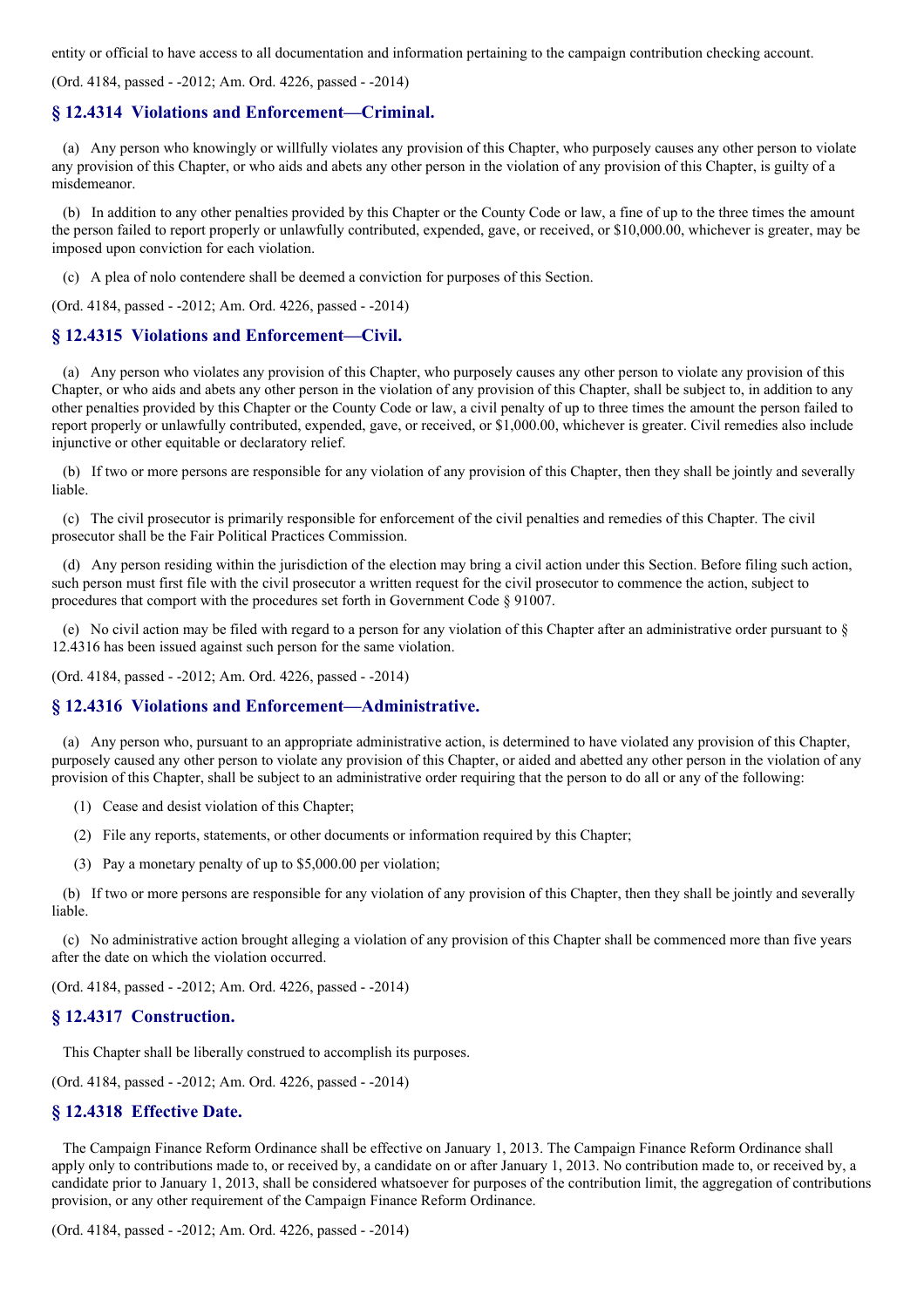## **§ 12.4319 Officeholder Accounts.**

(a) Notwithstanding Subdivision (b) of § 12.4305, an officeholder may accept contributions after the date of the election for the purpose of paying expenses associated with holding the office provided that the contributions are not expended for any contribution to any state or local committee. Contributions received pursuant to this Subdivision shall be deposited into a bank account established solely for the purposes specified in this section.

#### (b) *Of iceholder Account Contribution Limits.*

(1) No person shall make, and no officeholder shall receive from a person, a contribution pursuant to this subdivision totaling more than the amount set forth in Government Code § 85316(b)(1)(A), as adjusted by the Fair Political Practices Commission pursuant to Government Code § 85316(b)(4), per calendar year.

(2) No officeholder shall receive contributions pursuant to Paragraph (1) that, in the aggregate, total more than the amount set forth in Government Code § 85316(b)(2)(A), as adjusted by the Fair Political Practices Commission pursuant to Government Code § 85316(b) (4), per calendar year.

(3) Any contribution received pursuant to this Section shall be deemed to be a contribution to that candidate for election to any County office that he or she may seek during the term of office to which he or she is currently elected, including, but not limited to, reelection to the office he or she currently holds, and shall be subject to any applicable contribution limit provided in this Chapter.

(c) If an officeholder account is established pursuant to this Section, the officeholder shall maintain officeholder funds in a single bank account separate from any other bank account held by the officeholder.

#### (d) *Establishing the Of iceholder Controlled Committee, Reporting, and Recordkeeping.*

(1) *Formation.* The officeholder shall establish a controlled committee by filing a statement of organization pursuant to Government Code § 84101 if the officeholder receives \$2,000 or more in officeholder contributions in a calendar year. An officeholder account and an officeholder controlled committee may only be established after the officeholder closes his or her campaign account and any campaign committee.

(2) *Committee Name.* The controlled committee name shall include the officeholder's last name, the office held, the year the officeholder was elected to the current term of office, and the words "Officeholder Account." The statement of organization shall include the name, account number, and address of the financial institution where the committee established the officeholder account.

(3) *Filing Requirements.* The controlled committee shall file campaign statements and reports at the same times and in the same places as it otherwise would be required to do for any other controlled committee formed by the officeholder for election to County office.

(4) *Required Recordkeeping and Audits.* The officeholder and treasurer shall be subject to recordkeeping requirements under § 12.4313. The officeholder account and officeholder controlled committee shall be subject to audits under the regulations promulgated pursuant to Government Code § 90001(i)(1), § 12.4313, and the terms of any written agreement between the County and the Fair Political Practices Commission.

#### (e) *Prohibitions.*

(1) Officeholder funds may not be contributed or transferred to another state or local committee, including any other controlled committee of the officeholder, except as permitted in Subdivisions (h) (2) and (h)(3).

(2) Officeholders may not use officeholder funds to pay "campaign expenses" as defined in California Code of Regulations, title 2, § 18525(a).

(3) The officeholder may not transfer or contribute funds from any other committee he or she controls to the officeholder account, except as permitted in Subdivision (h)(2) and (h)(3).

#### (f) *Contributions to the Of iceholder Account.*

(1) *Required Notices*. In addition to the requirements of California Code of Regulations, title 2, § 18523.1, a written solicitation for contributions to the officeholder account shall include the following: "For purposes of the County of San Bernardino Campaign Finance Reform Ordinance's contribution limits, a contribution to an officeholder account is also considered to be a contribution to all campaign committees for future elective County office the officeholder seeks during his or her current term of office."

(2) In addition to the requirements of Subparagraph (1) above, an officeholder who files a statement of intention to be a candidate for any elective County office during the officeholder's term of office shall provide notice of this filing to every person that has made a contribution to his or her officeholder account. The notice shall contain the language in Subparagraph (1) and be transmitted or mailed within ten days of filing the statement of intention to be a candidate.

(3) *Cumulation.* A contribution to the officeholder account shall also be deemed a contribution to the officeholder's controlled committee for election to elective County office for the purposes of  $\S 12.4319(b)(3)$  only under all of the following circumstances:

(A) The contributor makes the contribution between the day the election was held for the term of office for which the officeholder account was established and the end of that term of office;

(B) The officeholder maintains the controlled committee, established for a future term of elective County office, at any time during the period covered in Subparagraph (A).